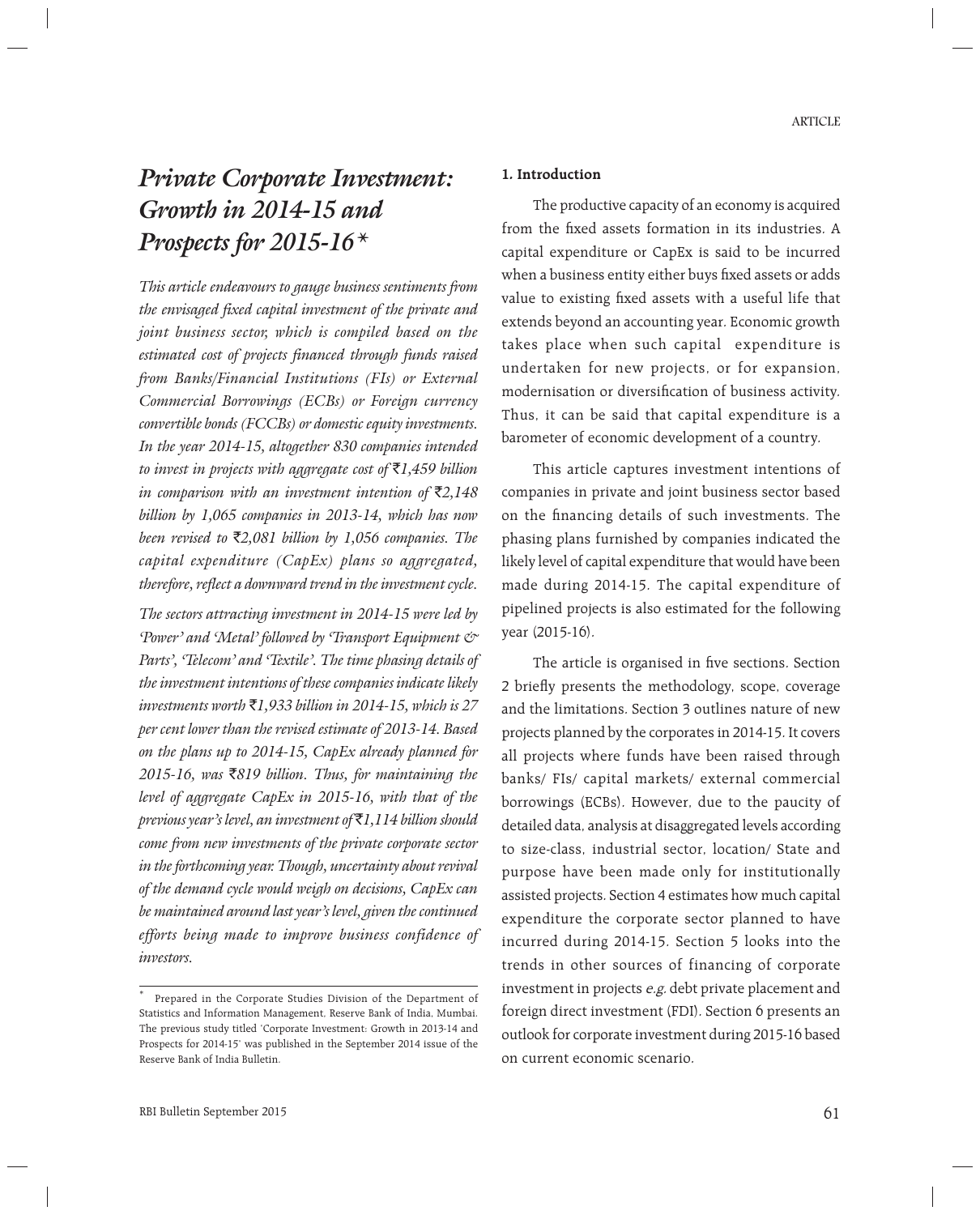# **2. The Approach – Methodology, Coverage and Limitations**

While obtaining financing details of investment (i.e., capital expenditure) intentions of the companies in private and joint business sector from responding banks / FIs, the phasing details indicated by the companies are also acquired. This information is analysed to capture the capital expenditure that would have been made during the implementation of the project and juxtaposed with the CapEx envisaged from pipeline projects captured in previous years. This is in line with the methodology proposed by Dr. C. Rangarajan in his article titled 'Forecasting Capital Expenditure in the Corporate Sector' published in the December 13, 1970 issue of the "Economic and Political Weekly" and subsequent studies published by other authors. The envisaged phasing details of the total project cost as mentioned in the project proposals by companies should indicate the likely level of capital expenditure (CapEx) in the years of their implementation.

 It is also seen that companies have been funding their capital expenditure through various channels. Apart from arranging finances from Banks/FIs and through domestic IPOs, companies are also increasingly raising funds through several other avenues such as ECBs/FCCBs / Private Placement of Debt/ American Depository Receipts (ADRs)/ Global Depository Receipts (GDRs)/ FDI, etc. In case financial assistance has been received by a company from more than one channel i.e., banks/FIs, ECBs/FCCBs and IPOs, care was taken to include the project only once, to the extent possible.

 The estimate of Capital Expenditure made in this study is largely based on projects in the Private Corporate Sector that were financially assisted by banks/FIs. Such data were obtained from Banks/ FIs, which include various components such as 'Total Project Cost' and 'Phasing Details' together with information on 'Purpose', 'Industry' and 'Location' of the project. However, the assessment of corporate investment rests on the assumption that the companies

would largely stick to their plans of envisaged expenditure outlined in their proposals.

 Capital spending envisaged by companies that raised funds through ECBs/FCCBs, IPOs were also captured and included in this study. The data for this purpose was sourced from Form 83 submitted to RBI by companies contracting ECBs/ FCCBs and information on funds raised by companies through IPOs was obtained from the inputs provided by SEBI. However, there is an inadequacy of information on the end-use and spending pattern over the years in case of companies raising funds through Private Placement/ FDI/ ADRs/ GDRs. Projects not financed through any of the above mentioned channels or of size lower than ₹100 million are not covered in this study. Moreover, in case of roads and bridges projects falling under the category of 'Infrastructure', projects implemented on 'Build Operate & Transfer (BOT)', 'Design, Build, Finance, Operate & Transfer (DBFOT)', 'Engineering, Procurement & Construction (EPC) Contract' basis are not included, since the focus is on private corporate investment. It may also be noted that estimates of corporate investment presented in this article are ex ante and differ in scope and methodology from the ex-post estimates of corporate fixed investment available in National Accounts Statistics (NAS).

#### **3. Projects Planned during 2014-15**

During 2014-15, 39 banks/FIs<sup>1</sup>, who are actively involved in project finance, reported 328 projects with an envisaged project cost of  $\bar{\bar{\xi}}$  876 billion, each with project cost of  $\bar{\tau}$  100 million and above. In addition, 478 companies contracted ECBs/FCCBs in 2014-15 to the tune of  $\bar{\tau}$  572 billion and investment of  $\bar{\tau}$  11 billion was proposed by 24 companies raising resources by issue of domestic equity during 2014-15, which did not avail of finances from the responding banks/FIs.

<sup>1</sup> All public sector and major private sector and foreign banks, Infrastructure Development Finance Company (IDFC), Industrial Financial Corporation of India (IFCI), Life Insurance Corporation (LIC), Power Finance Corporation (PFC), Infrastructure Leasing & Financial Services Limited (IL&FS) and Export-Import Bank of India.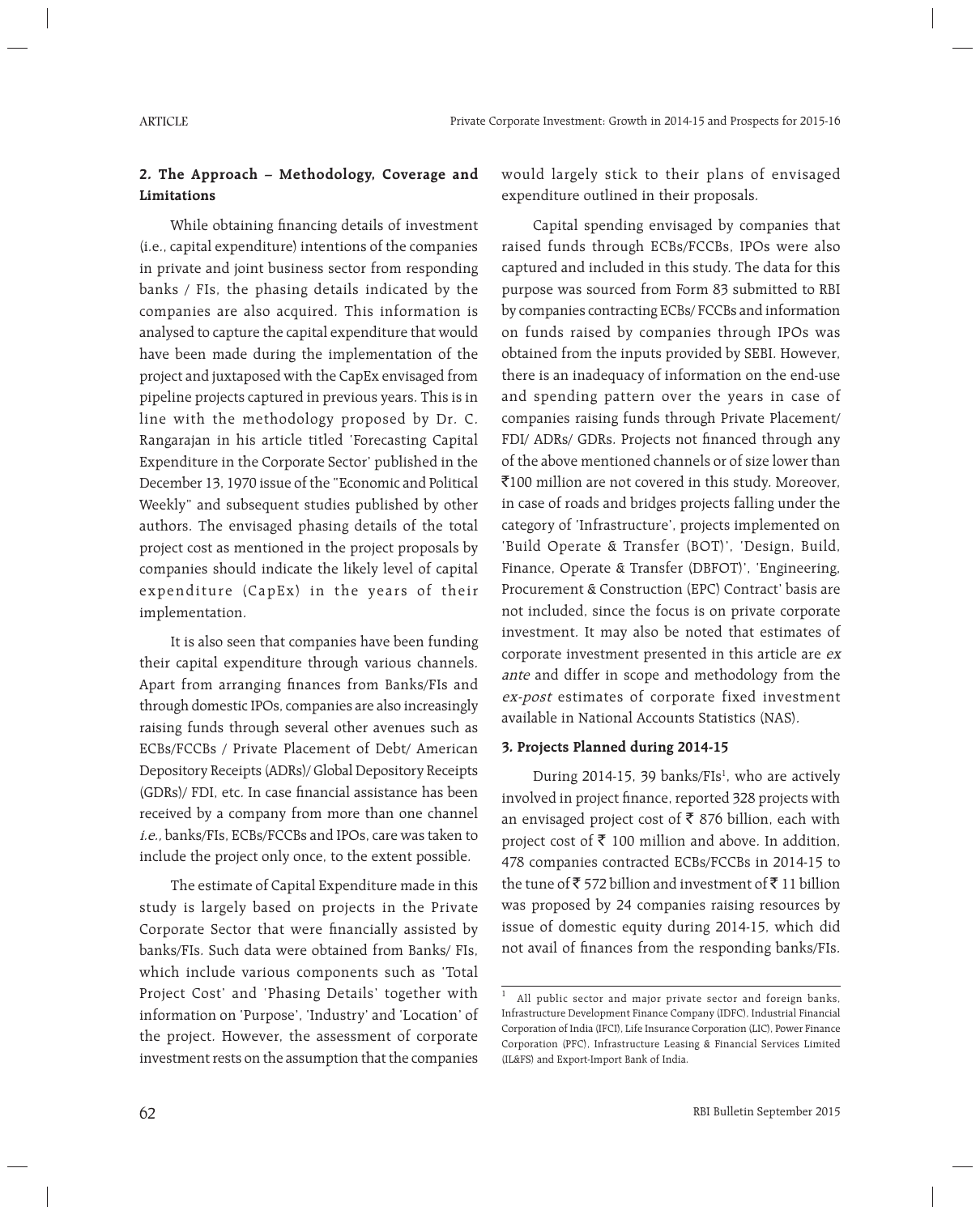| Table 1: Spending Fattern of Frojects Sanctioned by Banks/Fis in 2019-14 and 2014-15<br>$(\bar{\bar{\mathbf{\tau}}}$ in billion) |                         |                |               |               |               |                         |             |             |         |                  |  |  |  |
|----------------------------------------------------------------------------------------------------------------------------------|-------------------------|----------------|---------------|---------------|---------------|-------------------------|-------------|-------------|---------|------------------|--|--|--|
| <b>Envisaged Capital</b>                                                                                                         | 2011-12                 | 2012-13        | 2013-14       | 2014-15       | 2015-16       | 2016-17                 | 2017-18     | 2018-19     | 2019-20 | Total            |  |  |  |
| expenditure in the Year $\rightarrow$                                                                                            |                         | $\overline{2}$ | 3             | 4             |               | 6                       |             | 8           | 9       | 10               |  |  |  |
| Projects Sanctioned in 2013-14                                                                                                   | Number of Projects: 472 |                |               |               |               |                         |             |             |         |                  |  |  |  |
|                                                                                                                                  | 13<br>(1.1)             | 151<br>(11.9)  | 348<br>(27.3) | 449<br>(35.3) | 199<br>(15.6) | 71<br>(5.6)             | 27<br>(2.1) | 15<br>(1.2) |         | 1,273<br>(100.0) |  |  |  |
| Projects Sanctioned in 2014-15                                                                                                   |                         |                |               |               |               | Number of Projects: 328 |             |             |         |                  |  |  |  |
|                                                                                                                                  |                         |                | 148           | 348           | 259           | 95                      | 12          |             | 10      | 876              |  |  |  |
|                                                                                                                                  |                         | (0.1)          | (16.9)        | (39.7)        | (29.6)        | (10.9)                  | (1.4)       | (0.2)       | (1.2)   | (100.0)          |  |  |  |

**Table 1: Spending Pattern of Projects Sanctioned by Banks/FIs in 2013-14 and 2014-15**

- : Nil/Negligible.

**Note:** Figures in the brackets denote percentage share in the total.

Thus, all together, 830 companies made investment plans in 2014-15 aggregating  $\bar{\tau}$ 1,459 billion as against the investment intentions of 1,065 companies totalling  $\bar{\xi}$  2,148 billion captured in 2013-14 (which stands revised to  $\bar{\mathcal{E}}$ 2,081 billion by 1,056 companies, due to cancellation / revision).

#### **3.1. Aggregate cost of Projects Funded/ Assisted by Banks/ Financial Institutions reduced further**

 During 2014-15, 328 projects with envisaged cost of  $\bar{\tau}$  876 billion were sanctioned financial assistance by banks/FIs as against 481 projects with an outlay of  $\bar{5}1,340$  billion in 2013-14. However, 9 such projects were cancelled and 4 were modified during the current year and, as such, the cost of projects sanctioned during 2013-14 has been revised to  $\bar{\mathfrak{c}}$ 1,273 billion.

 The phasing details of fresh sanctions in 2014-15 indicated that around 39.7 per cent ( $\bar{\mathfrak{c}}$  348 billion) of the total proposed expenditure was planned to be incurred in the year of sanction, and another 29.6 per cent ( $\bar{\mathfrak{Z}}$ 259 billion) was to be spent in the next year (2015-16). It may be noted that an amount of  $\bar{z}$ 119 billion (13.7 per cent) was proposed to be spent beyond 2015-16. In previous year's study, an amount equivalent to 24.5 per cent was proposed to be spent cumulatively beyond 2 years from the period of sanction. Around 17 per cent of total project cost envisaged by projects in 2014-15 was already spent in the previous years, i.e., in 2013-14 and 2012-13 (Table 1). The size wise and purpose wise pattern of projects as analysed in para 3.1.2 and 3.1.4 reveal the possible reasons of the significant reduction in elongation of the implementation period. It also implies that in future the investment from the pipeline projects would be drying up and more investment would have to come from 'New' initiatives to match the investment (Table 2).

### **3.1.1 Industrial Pattern of Projects – the share of infrastructure projects increased**

 An analysis of the industrial pattern of projects shows that investment plans in 2014-15 were led by 'Power' and 'Metal' followed by 'Transport Equipment & Parts', 'Telecom' and 'Textile' industries. The share of power sector accounted for 42.1 per cent of the total cost of envisaged projects which is higher than 35.1 per cent of the previous year. It may be noted that the telecom industry recorded a steep rise at 4.9 per cent compared with a negligible share in 2013-14. Share of Construction industry has increased to 4.0 per cent compared with 2.1 per cent share in the previous year. Power, Metal & Telecom industries together accounted for 64.4 per cent of the total project costs in the current year, resulting in higher percentage share of infrastructure sector over the previous year (Chart 1 and Annex 1).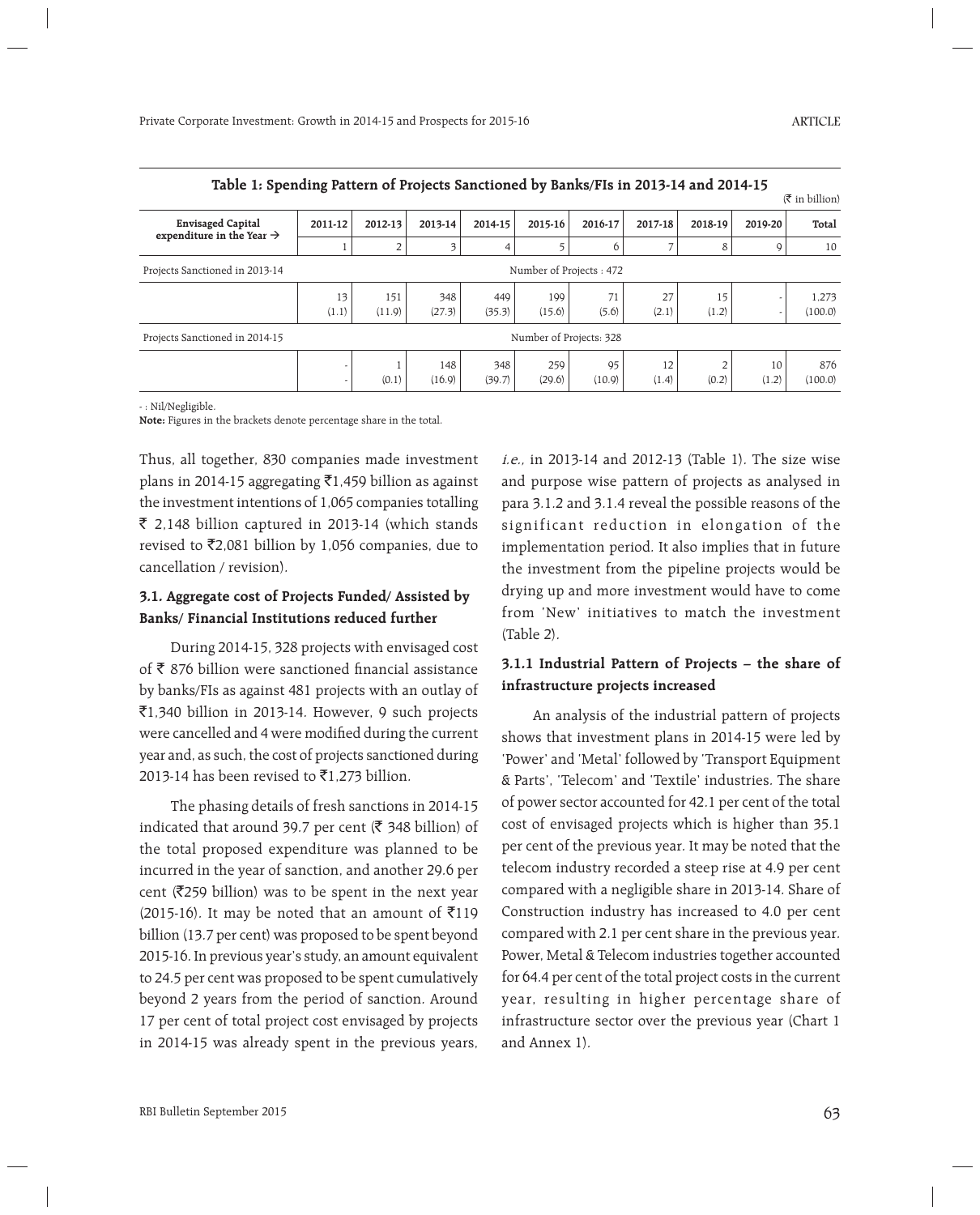

# **3.1.2 Size-wise Pattern of Projects – Share of highvalue projects decreased**

 A look at the size wise pattern of projects for the current year indicated that there was only one mega (`50 billion & above) project which has been undertaken. While the number of high value projects (with envisaged cost of  $\bar{x}$ 10 billion and above) decreased, their share in the total project cost at 59.5 per cent remained almost the same as that of last year. Out of the 328 institutionally assisted projects, more than 50 per cent of the projects (223 projects) are small with size of less than  $\bar{\tau}$  1 billion (Annex 2).

# **3.1.3 State-wise Pattern of Projects – Reflecting industry preference**

 The data for spatial distribution of projects is available only for those financed by Banks/FIs. Location of projects changes from year to year depending on various factors such as accessibility of raw material, nature of project, skilled labour, adequate infrastructure, market size, growth prospects, suppliers and good demand for the product.

A look at the data over the last five year period  $(2010-11$  to  $2014-15)$  shows that majority of the projects were taken up in the states of Odisha, Maharashtra, Uttarakhand, Gujarat, Andhra Pradesh and Chhattisgarh, accounting for nearly 61 per cent of the envisaged project cost of that period (Chart 2a).

 Odisha, Maharashtra, Rajasthan, Gujarat, Andhra Pradesh and Chhattisgarh received higher investment for the major industries, accounting for 66.8 per cent of envisaged project cost of institutionally assisted projects in the current year. Majority of power projects were taken up in Chhattisgarh and Utter Pradesh while 'Textile' sector was dominated by Gujarat and Maharashtra. Major 'Metal' projects were based in

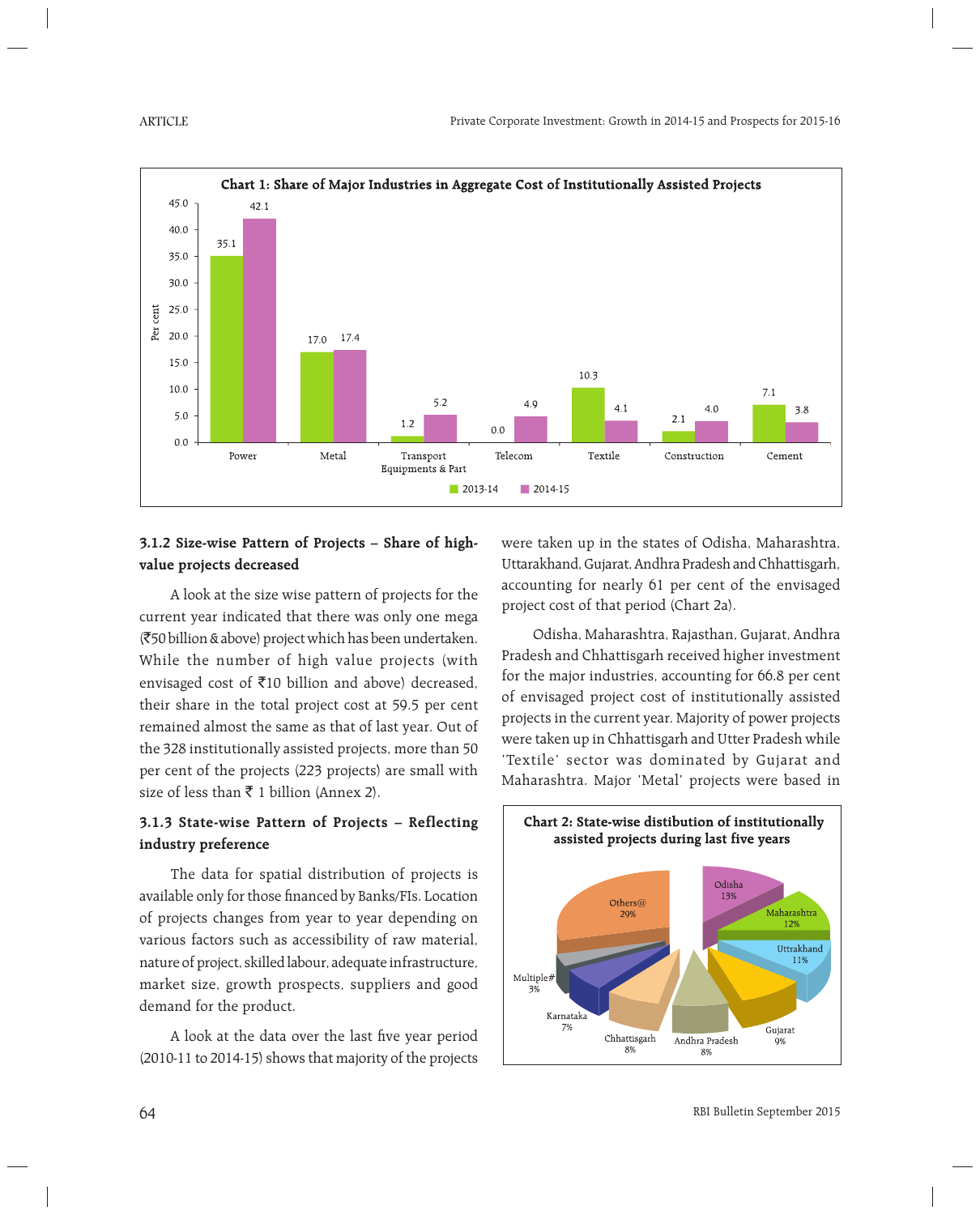

Odhisa and Maharashtra, while 'Telecom', 'Hotels' and 'Cement' were spread across multiple states (Chart 2b).

#### **3.1.4 Purpose-wise Pattern of Projects: Fresh investments in new projects reduced considerably**

The purpose of projects, financed by banks/FIs has been classified into four groups such as 'New', 'Expansion/Modernisation', 'Diversification' and 'Others'. A look at the purpose-wise pattern of projects indicated that investment in 'New Projects' accounted for 39.7 per cent of the total cost of projects in the current year indicating a sharp reduction, as against 65.2 per cent share in the previous year. There were 92 projects in the group of 'Expansion and Modernisation' having a share of 14.6 per cent (Annex 4). It is observed that the big ticket 'New projects' with longer gestation periods have reduced in recent times.

### **3.2 Project funding through ECBs (including FCCBs) reduced considerably**

 During 2014-15, 478 private sector companies contracted funding through ECBs/FCCBs for the purpose of CapEx, which were not figuring in the institutionally assisted projects discussed above. These companies mobilised funds amounting to  $\bar{z}$  572 billion to be spent on the projects. The corresponding figure for 2013-14 was  $\bar{z}$ 803 billion mobilised by 563 companies, which was higher in terms of number and amount compared with the previous five years. However, there is a reduction in the funding through ECBs/ FCCBs in 2014-15 (Table 3).

#### **3.3 Contribution of IPOs/FPOs/ Right Issues remains low**

During 2014-15, 24 non-government non-financial companies raised  $\bar{\tau}$ 11 billion through public/rights issues to fund their capital projects in comparison with `5 billion raised by 21 companies in 2013-14. Care has been taken to ensure that the projects receiving financial assistance from banks/FIs or contracting ECBs / FCCBs for financing the capital expenditure are not included here. Though the amount raised in 2014-15 through IPOs has been more than the previous year, it still remains very low compared to the other modes of financing (Table 4).

#### **4. Envisaged Capital Expenditure during 2014-15**

#### **4.1 Envisaged capital expenditure on projects fi nanced by banks/FIs went further down**

 The likely investment of private corporate sector in a given year is arrived at by suitably aggregating the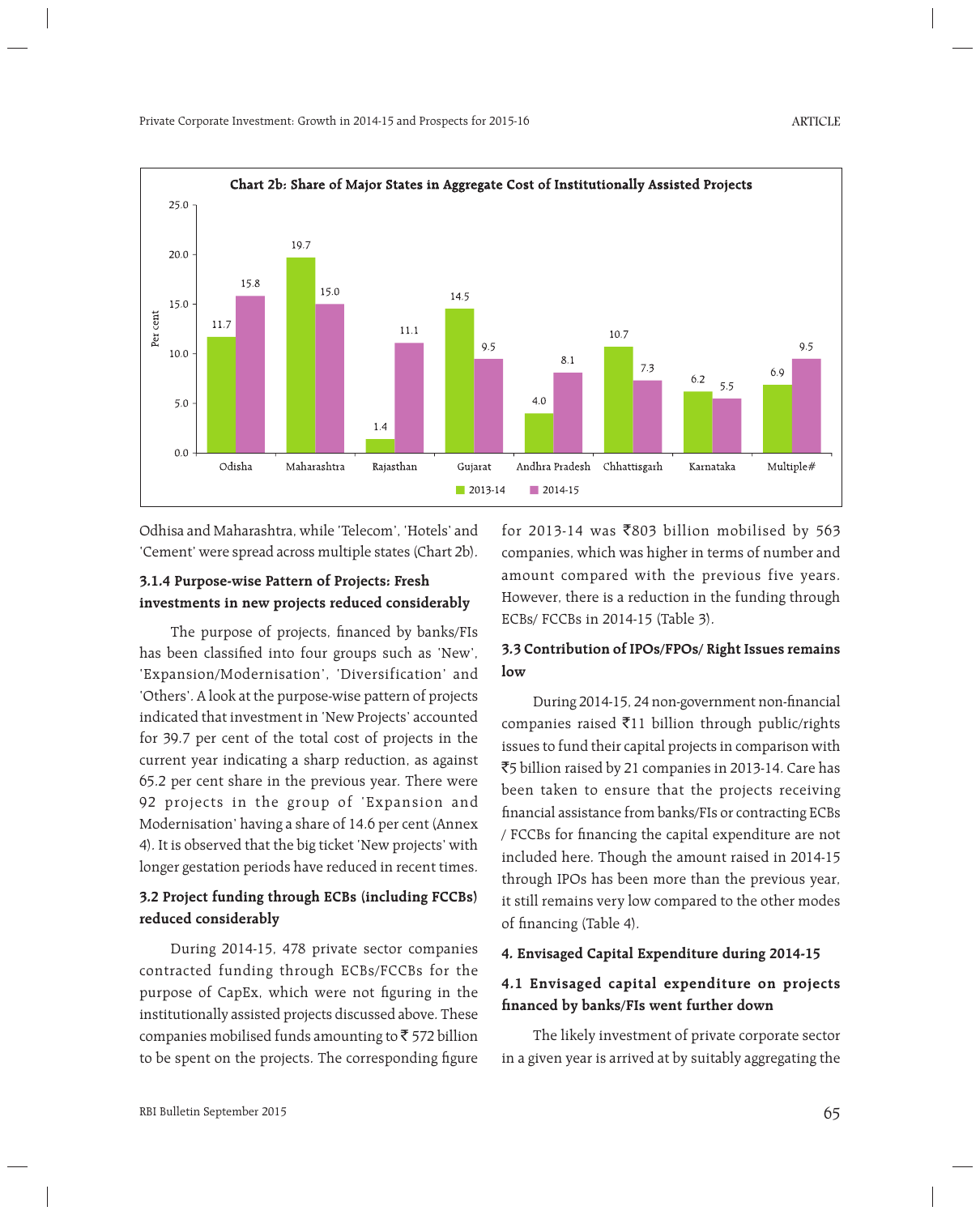envisaged capital expenditure intended by companies on projects that were sanctioned assistance in various years up to that year. The data so consolidated are presented in Table 2. When horizontally read, it shows the CapEx that was expected to take place on projects sanctioned assistance in a particular year. In case of financial assistance received by a company from more than one channel i.e., banks/FIs, ECBs/FCCBs and IPOs, sufficient care was taken to avoid duplication of inclusion of the project in the database.

 The time phasing details reflect the capital expenditure likely to be incurred over the implementation period of the project. A summation of these expenses (column-wise) indicates the total envisaged CapEx in that particular year. It is evident from Table 2 that CapEx of  $\overline{5}936$  billion would have been made during 2014-15 on projects sanctioned by banks/FIs prior to 2014-15. In addition, a sum of  $\overline{5}348$ billion is estimated to be spent during the current year on fresh projects. Thus, the aggregate CapEx planned to be incurred in 2014-15 amounts to  $\bar{\mathfrak{c}}$ 1.284 billion.

which showed a decline of 30.8 per cent over the previous year (Table 2).

# **4.2 Envisaged capital expenditure on projects funded through ECBs (including FCCBs) decreased**

In 2014-15, 478 non-government non-financial private limited companies contracted ECBs/FCCBs to the tune of  $\bar{\tau}$  572 billion to part finance their capital projects. It is observed from Table 3 that a CapEx of  $\bar{\tau}$ 274 billion has been estimated to be spent during the current year based on projects sanctioned prior to 2014-15, and an additional sum of  $\bar{\xi}$  368 billion is estimated to be spent on fresh projects. Thus, aggregate CapEx planned to be incurred in 2014-15 amounts to  $\bar{\bar{\xi}}$  642 billion, reflecting a reduction of 18.5 per cent, compared with the previous year.

# **4.3 Envisaged capital expenditure on projects funded through IPOs/FPOs/Rights Issues remains low**

 In 2014-15, 24 non-government non-financial private limited companies raised funds amounting to `11 billion through IPOs/FPOs/Rights Issues to part

| Year of<br>sanction $\downarrow$ | Project<br>Cost in      | <b>Project Cost</b><br>due to          | Envisaged Capital expenditure in the Year $\mathcal{B}$ ( $\bar{\mathcal{C}}$ billion) |                |         |         |                |             |             |         |         |         |                   |  |  |
|----------------------------------|-------------------------|----------------------------------------|----------------------------------------------------------------------------------------|----------------|---------|---------|----------------|-------------|-------------|---------|---------|---------|-------------------|--|--|
|                                  | the Year of<br>Sanction | Revision/<br>Cancellation <sup>@</sup> | 2006-07                                                                                | 2007-08        | 2008-09 | 2009-10 | 2010-11        | $2011 - 12$ | 2012-13     | 2013-14 | 2014-15 | 2015-16 | Beyond<br>2015-16 |  |  |
|                                  |                         | $\overline{2}$                         | 3                                                                                      | 4              | 5       | 6       | $\overline{7}$ | 8           | $\mathsf Q$ | 10      | 11      | 12      | 13                |  |  |
| upto 2005-06                     |                         |                                        | 593                                                                                    | 291            | 97      | 24      | 18             |             |             |         |         |         |                   |  |  |
| 2006-07                          | 2,834                   | 2,754(2.8)                             | 946                                                                                    | 942            | 496     | 148     | 31             | 20          |             |         |         |         |                   |  |  |
| 2007-08                          | 2,844                   | 2,297(19.2)                            | 113                                                                                    | 593            | 723     | 411     | 326            | 78          | 47          |         |         |         |                   |  |  |
| 2008-09                          | 4,228                   | 3,111(26.4)                            |                                                                                        | 263            | 1,013   | 829     | 529            | 346         | 84          | 46      |         |         |                   |  |  |
| 2009-10                          | 5,560                   | 4,095(26.3)                            |                                                                                        | $\overline{2}$ | 436     | 1,324   | 1,161          | 747         | 314         | 77      | 34      |         |                   |  |  |
| 2010-11                          | 4,603                   | 3,752(18.5)                            |                                                                                        |                | 3       | 286     | 1,071          | 1,046       | 788         | 464     | 85      |         | 9                 |  |  |
| 2011-12                          | 2,120                   | 1,916(9.6)                             |                                                                                        |                |         | 57      | 230            | 669         | 554         | 282     | 95      | 29      |                   |  |  |
| 2012-13                          | 1,963                   | 1,895(3.5)                             |                                                                                        |                |         |         |                | 367         | 567         | 490     | 273     | 112     | 85                |  |  |
| 2013-14                          | 1,340                   | 1,273(5.0)                             |                                                                                        |                |         |         |                | 13          | 151         | 348     | 449     | 199     | 113               |  |  |
| 2014-15                          | 876                     |                                        |                                                                                        |                |         |         |                |             |             | 148     | 348     | 259     | 119               |  |  |
| Grand Total #                    |                         |                                        | 1,653                                                                                  | 2,091          | 2,768   | 3,079   | 3,367          | 3,286       | 2,506       | 1,855   | 1,284   | 600     | 326               |  |  |
| Percentage<br>change             |                         |                                        |                                                                                        | 26.5           | 32.4    | 11.2    | 9.4            | $-2.4$      | $-23.7$     | $-26.0$ | $-30.8$ | $\ast$  |                   |  |  |

| Table 2: Phasing of Capital Expenditure of Institutionally Assisted Projects by Banks/FIs |  |  |  |  |  |
|-------------------------------------------------------------------------------------------|--|--|--|--|--|
|-------------------------------------------------------------------------------------------|--|--|--|--|--|

#: The estimate is ex ante, incorporating only envisaged investment, they are different from those actually realised/utilised.

\*: Per cent change for 2015-16 is not worked out as CapEx from proposals that are likely to be sanctioned in 2015-16 is not available.

@ : Figures in bracket are percentage of cancellation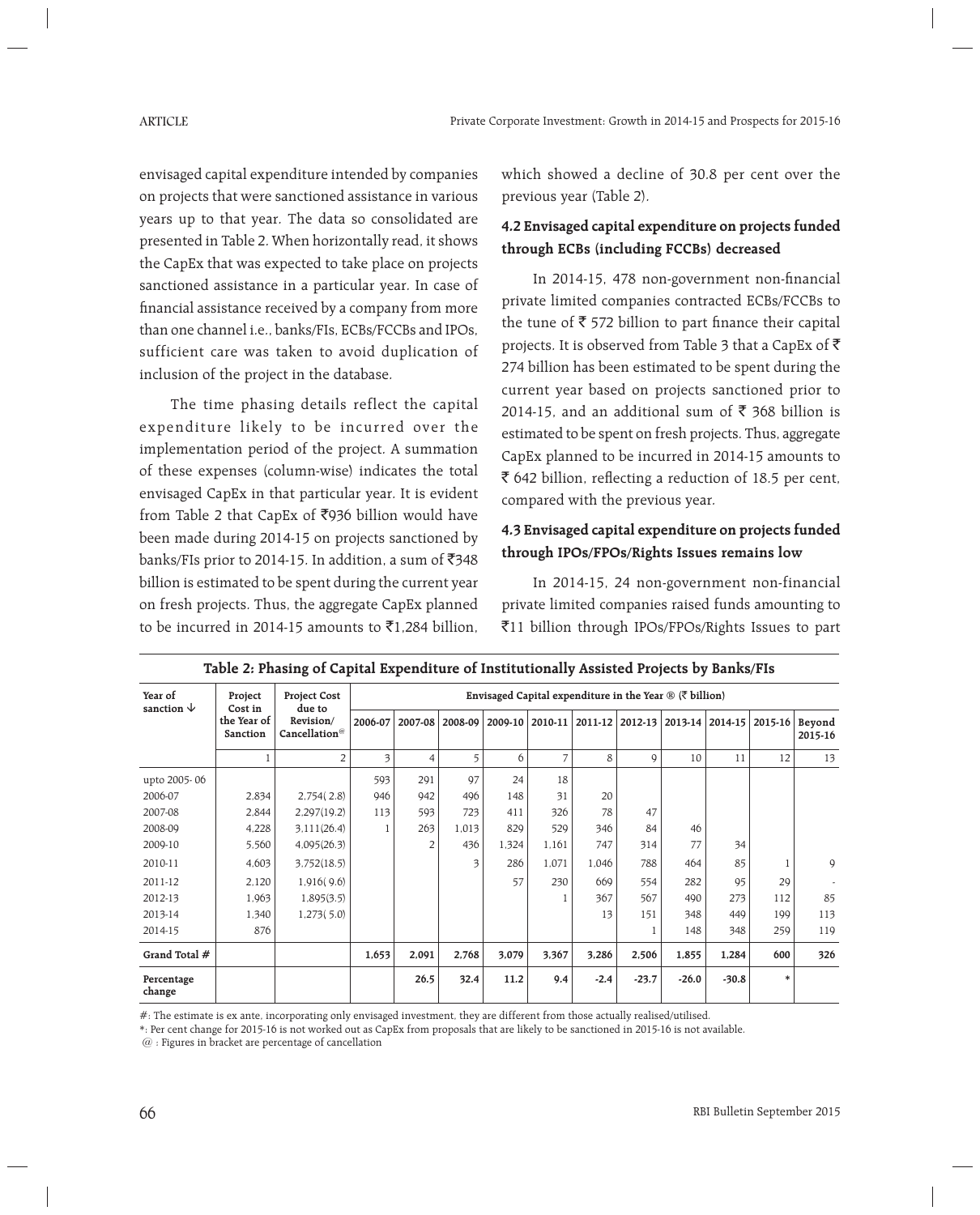|               |           | Table 3: Phasing of Capital Expenditure of Projects funded through ECBs/ FCCBs * |                                                                          |         |         |          |          |         |         |         |                   |  |  |  |  |  |
|---------------|-----------|----------------------------------------------------------------------------------|--------------------------------------------------------------------------|---------|---------|----------|----------|---------|---------|---------|-------------------|--|--|--|--|--|
| Loans         | No of     | <b>Total loan</b>                                                                | Envisaged drawal schedule of capital expenditure $(\bar{\tau})$ Billion) |         |         |          |          |         |         |         |                   |  |  |  |  |  |
| contracted in | Companies | contracted<br>$(\bar{z}$ billion)                                                | 2008-09                                                                  | 2009-10 | 2010-11 | 2011-12  | 2012-13  | 2013-14 | 2014-15 | 2015-16 | Beyond<br>2015-16 |  |  |  |  |  |
|               |           |                                                                                  | 3                                                                        | 4       |         | 6        |          | 8       | 9       | 10      | 11                |  |  |  |  |  |
| Upto 2007-08  | 1,703     | 1,427                                                                            | 197                                                                      | 19      |         | $\Omega$ | $\Omega$ |         |         |         |                   |  |  |  |  |  |
| 2008-09       | 272       | 312                                                                              | 220                                                                      | 121     |         |          |          |         |         |         |                   |  |  |  |  |  |
| 2009-10       | 255       | 324                                                                              |                                                                          | 148     | 143     | 22       |          |         |         |         |                   |  |  |  |  |  |
| 2010-11       | 302       | 316                                                                              |                                                                          |         | 174     | 109      | 27       |         |         |         |                   |  |  |  |  |  |
| 2011-12       | 438       | 379                                                                              |                                                                          |         |         | 252      | 128      | 19      |         |         |                   |  |  |  |  |  |
| 2012-13       | 519       | 660                                                                              |                                                                          |         |         |          | 378      | 203     | 63      | 13      |                   |  |  |  |  |  |
| 2013-14       | 563       | 803                                                                              |                                                                          |         |         |          |          | 562     | 210     | 31      | 3                 |  |  |  |  |  |
| 2014-15       | 478       | 572                                                                              |                                                                          |         |         |          |          |         | 368     | 168     | 38                |  |  |  |  |  |
| Total         | 4,530     | 4,794                                                                            | 417                                                                      | 288     | 318     | 383      | 534      | 788     | 642     | 212     | 41                |  |  |  |  |  |

\* :Projects which did not receive assistance from banks/FIs/ IPOs.

finance their capital projects. It is evident from Table 4 that CapEx of  $\overline{55}$  billion would have been spent on projects funded through IPOs/ FPOs/ Right Issues prior to 2014-15. A sum of  $\bar{z}$ 2 billion is estimated to be spent in 2014-15. The aggregate CapEx so planned to be incurred amounts to  $\overline{z}$  billion (total under column 9 of Table 4).Thus, CapEx through this route has increased marginally compared with the previous year.

#### **4.4. Envisaged capital expenditure in aggregate declined**

Considering the combined figures as indicated in Paras 4.1, 4.2 and 4.3, it is estimated that a total CapEx of  $\bar{\tau}$ 1,933 billion would have been incurred by the companies in 2014-15. Of this  $\overline{5}$ 718 billion is planned to be spent by the companies on the fresh projects in 2014-15. Thus, the total CapEx planned to be spent in the year 2014-15 reflects a reduction of 27.0 per cent over the previous year (Table 5).

#### **5. Finances through Private Placement, FDI and other sources have increased**

A look at the five years data on the mobilisation of funds through private placement of debt indicates that funding of projects through this route decreased to ₹270 billion in 2011-12 compared with ₹429 billion

| <b>Equity issued</b> | No. of<br>Companies | Capex<br>Envisaged  | Implementation Schedule $(\bar{\tau}$ billion) |         |         |         |                |         |         |         |                   |  |  |  |
|----------------------|---------------------|---------------------|------------------------------------------------|---------|---------|---------|----------------|---------|---------|---------|-------------------|--|--|--|
| during               |                     | $(\bar{z}$ billion) | 2008-09                                        | 2009-10 | 2010-11 | 2011-12 | 2012-13        | 2013-14 | 2014-15 | 2015-16 | Beyond<br>2015-16 |  |  |  |
|                      |                     |                     | 3                                              | 4       | 5       | 6       |                | 8       | 9       | 10      | 11                |  |  |  |
| Upto 2007-08         | 158                 | 205                 | 200                                            | 5       |         |         |                |         |         |         |                   |  |  |  |
| 2008-09              | 21                  | 9                   | 8                                              |         |         |         |                |         |         |         |                   |  |  |  |
| 2009-10              | 19                  | 17                  | 2                                              | 8       | ⇁       |         |                |         |         |         |                   |  |  |  |
| 2010-11              | 30                  | 21                  |                                                |         | 12      | 6       | $\overline{2}$ |         |         |         |                   |  |  |  |
| 2011-12              | 21                  | 10                  |                                                |         | 2       | 5       | $\overline{a}$ |         |         |         |                   |  |  |  |
| 2012-13              | 25                  | 11                  |                                                |         |         |         |                |         |         |         |                   |  |  |  |
| 2013-14              | 21                  |                     |                                                |         |         |         |                |         | 4       |         |                   |  |  |  |
| 2014-15              | 24                  | 11                  |                                                |         |         |         |                |         |         | 6       | 3                 |  |  |  |
| Total                | 319                 | 289                 | 210                                            | 15      | 21      | 12      | 10             |         |         |         | 3                 |  |  |  |

**Table 4: Phasing of Capital Expenditure of Projects Funded Through Equity Issues\***

\* :Projects which did not receive assistance from banks/FIs/ECBs/FCCBs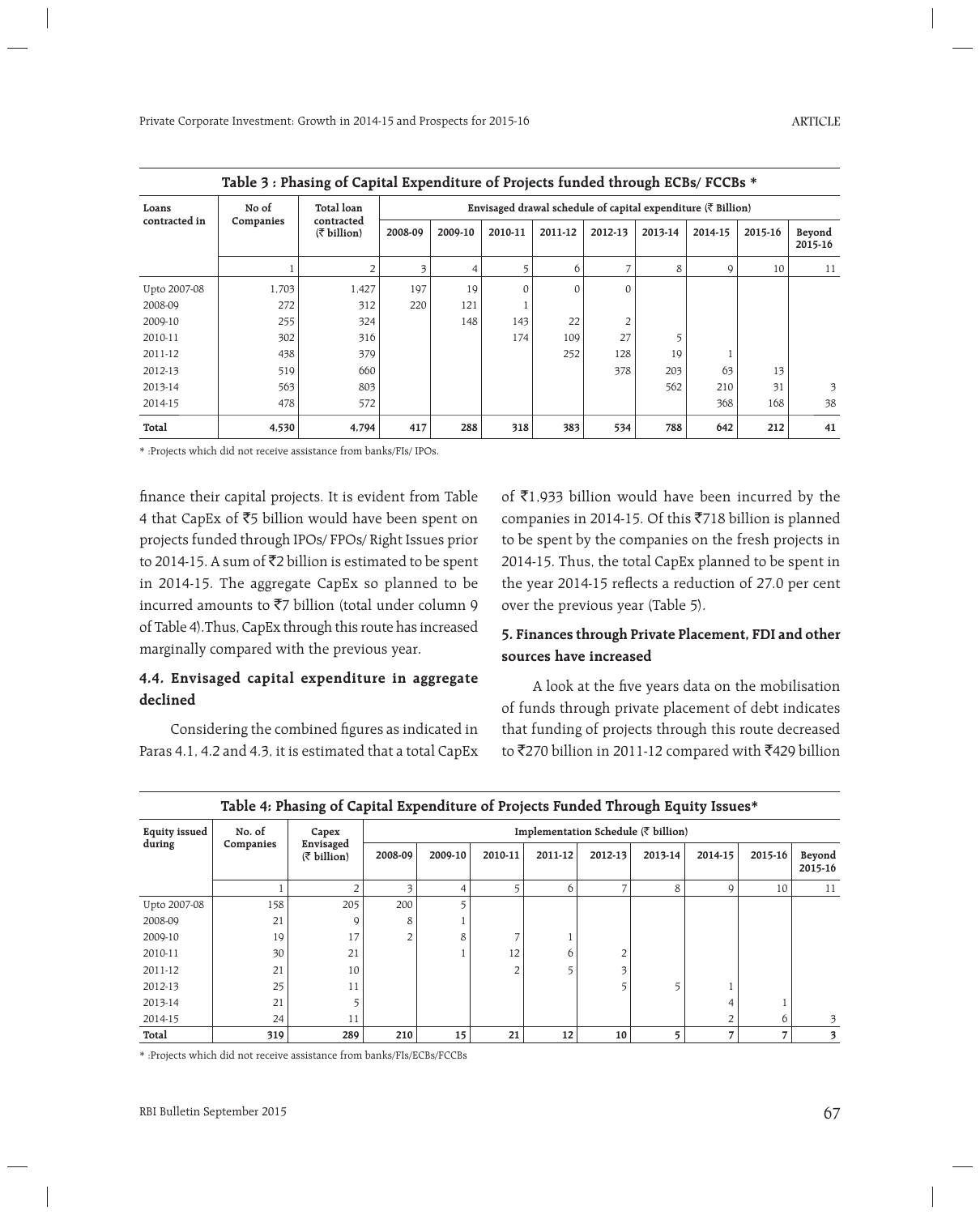| Year of<br>sanction $\psi$ | No. of<br>Companies            | Project<br>Cost | Envisaged Capital expenditure in the Year $\mathcal{D}$ ( $\overline{\zeta}$ billion)<br>(₹ billion) |         |         |         |         |         |         |         |                   |  |  |  |
|----------------------------|--------------------------------|-----------------|------------------------------------------------------------------------------------------------------|---------|---------|---------|---------|---------|---------|---------|-------------------|--|--|--|
|                            | Banks/FIs, ECBs/<br>FCCBs/IPOs |                 | 2008-09                                                                                              | 2009-10 | 2010-11 | 2011-12 | 2012-13 | 2013-14 | 2014-15 | 2015-16 | Beyond<br>2015-16 |  |  |  |
|                            |                                | $\overline{2}$  | $\overline{\mathbf{3}}$                                                                              | 4       | 5       | 6       |         | 8       | 9       | 10      | 11                |  |  |  |
| Upto 2007-08               | 5,306                          | 7,996           | 1,713                                                                                                | 607     | 375     | 98      | 47      |         |         |         |                   |  |  |  |
| 2008-09                    | 1,001                          | 3,432           | 1,241                                                                                                | 951     | 530     | 346     | 84      | 46      |         |         |                   |  |  |  |
| 2009-10                    | 1,003                          | 4,436           | 438                                                                                                  | 1,480   | 1,311   | 770     | 316     | 77      | 34      |         |                   |  |  |  |
| 2010-11                    | 1,029                          | 4,089           | 3                                                                                                    | 287     | 1,257   | 1,161   | 817     | 469     | 85      |         | 9                 |  |  |  |
| 2011-12                    | 1,095                          | 2,305           |                                                                                                      | 57      | 232     | 926     | 685     | 301     | 96      | 29      |                   |  |  |  |
| 2012-13                    | 958                            | 2,566           |                                                                                                      |         |         | 367     | 950     | 698     | 337     | 125     | 85                |  |  |  |
| 2013-14                    | 1,056                          | 2,081           |                                                                                                      |         |         | 13      | 151     | 910     | 663     | 231     | 116               |  |  |  |
| 2014-15                    | 830                            | 1,459           |                                                                                                      |         |         |         |         | 148     | 718     | 433     | 160               |  |  |  |
| Total #                    |                                |                 | 3,395                                                                                                | 3,382   | 3,706   | 3,681   | 3,050   | 2,648   | 1,933   | 819     | 370               |  |  |  |
| Percentage<br>change       |                                |                 |                                                                                                      | $-0.4$  | 9.6     | $-0.7$  | $-17.1$ | $-13.2$ | $-27.0$ | $\ast$  |                   |  |  |  |

**Table 5 : Phasing of Capital Expenditure of Projects Funded Through Banks/IPOs/ECBs/FCCBs/IPOs**

#: The estimate is ex ante, incorporating only envisaged investment, they are different from those actually realised/utilised.

\*: Per cent change for 2015-16 is not worked out as capex from proposals that are likely to be sanctioned in 2015-16 is not available.

in 2010-11. However, it has risen to  $\overline{5}757$  billion in 2014-15 compared with  $\bar{x}$ 424 billion in the previous year, indicating a substantial rise in project investment through this channel (Table 6).

As per the available information, non-financial companies in private corporate sector raised funds through ADRs/ GDRs to the tune of  $\overline{5}23.19$  billion in 2014-15 (₹2.19 billion in 2013-14). A noticeable increase was also observed in total FDI inflows in equity, reinvested earnings and other capital from US\$ 36 billion in 2013-14 to US\$ 44.9 billion in 2014-15. However, the investment intentions of companies using their internal sources or raising funds exclusively through private placements of debenture/ bonds or FDI or through ADRs/ GDRs could not be captured due to inadequacy of information on the end-use and the spending pattern over the years.

| Period  | Issue Amount (in $\bar{\tau}$ Billion) |
|---------|----------------------------------------|
| 2010-11 | 429                                    |
| 2011-12 | 270                                    |
| 2012-13 | 591                                    |
| 2013-14 | 424                                    |
| 2014-15 | 757                                    |

**Source:** PRIME Database

#### **6. Outlook on Investment for 2015-16 – Expectation of a turn-around persists**

 As per the methodology indicated in this article, envisaged capital expenditure in 2015-16 would be the summation of pipeline investment intentions of the projects, which were taken up prior to 2015-16 and the new capital spending proposals expected to come up in the year 2015-16. Tables 2, 3 and 4 reveal that the capital expenditure already planned for 2015-16 amounted to  $\bar{z}819$  billion (total project cost financed by banks/FIs: ₹600 billion; drawal from ECBs/ FCCBs: `212 billion and funding through domestic equity issues:  $\bar{z}$  billion), if the companies stick to their investment plans. In order to improve the level of CapEx envisaged in 2014-15, a capital expenditure exceeding  $\bar{\mathfrak{Z}}1,114$  billion would have to come from new investment intentions of the private corporate sector in 2015-16.

 In 2014-15, domestic economic activity was weak marked by subdued corporate performance, low manufacturing growth and a sluggish credit expansion. However, there were some positive signs such as lower inflation, lower fiscal and current account deficit and surging foreign investment inflows. The low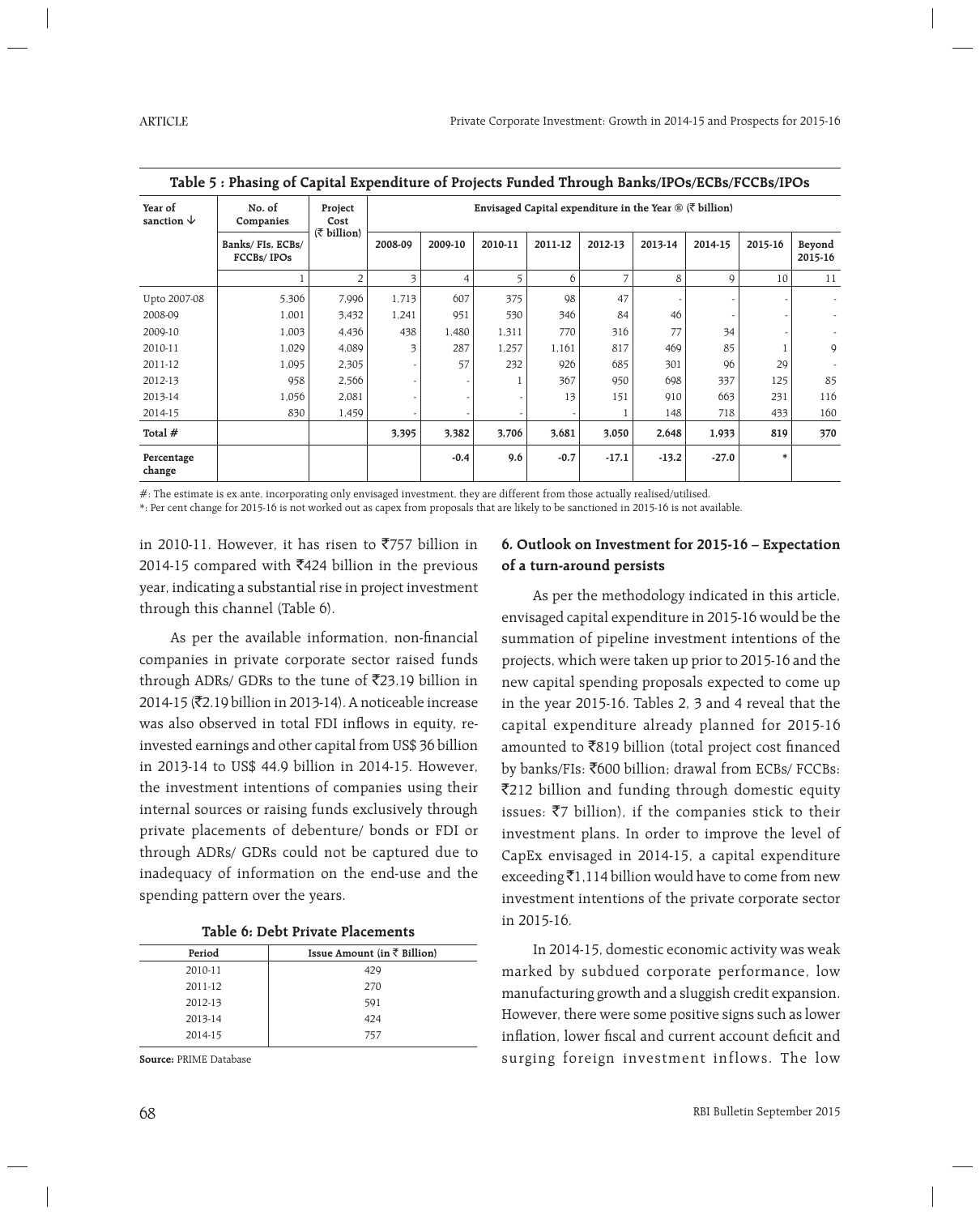manufacturing growth could improve with policy efforts and better input supply. Though consumption demand remained weak, an upturn in the capital goods production seems underway, which could signal a revival in the investment cycle.

 Positive measures for unclogging of stalled projects, addressing the financial stress of certain sectors like power, arising out of under utilisation of capacities, on a priority basis (as brought out by the survey under quarterly 'Order Books, Inventories and Capacity Utilisation Survey (OBICUS)' October-December 2014 (28<sup>th</sup> Round) published on the RBI website), and timely implementation of supportive policies and reforms could pave the way for a momentum in private investment to expect a turnaround of the economy in the coming months.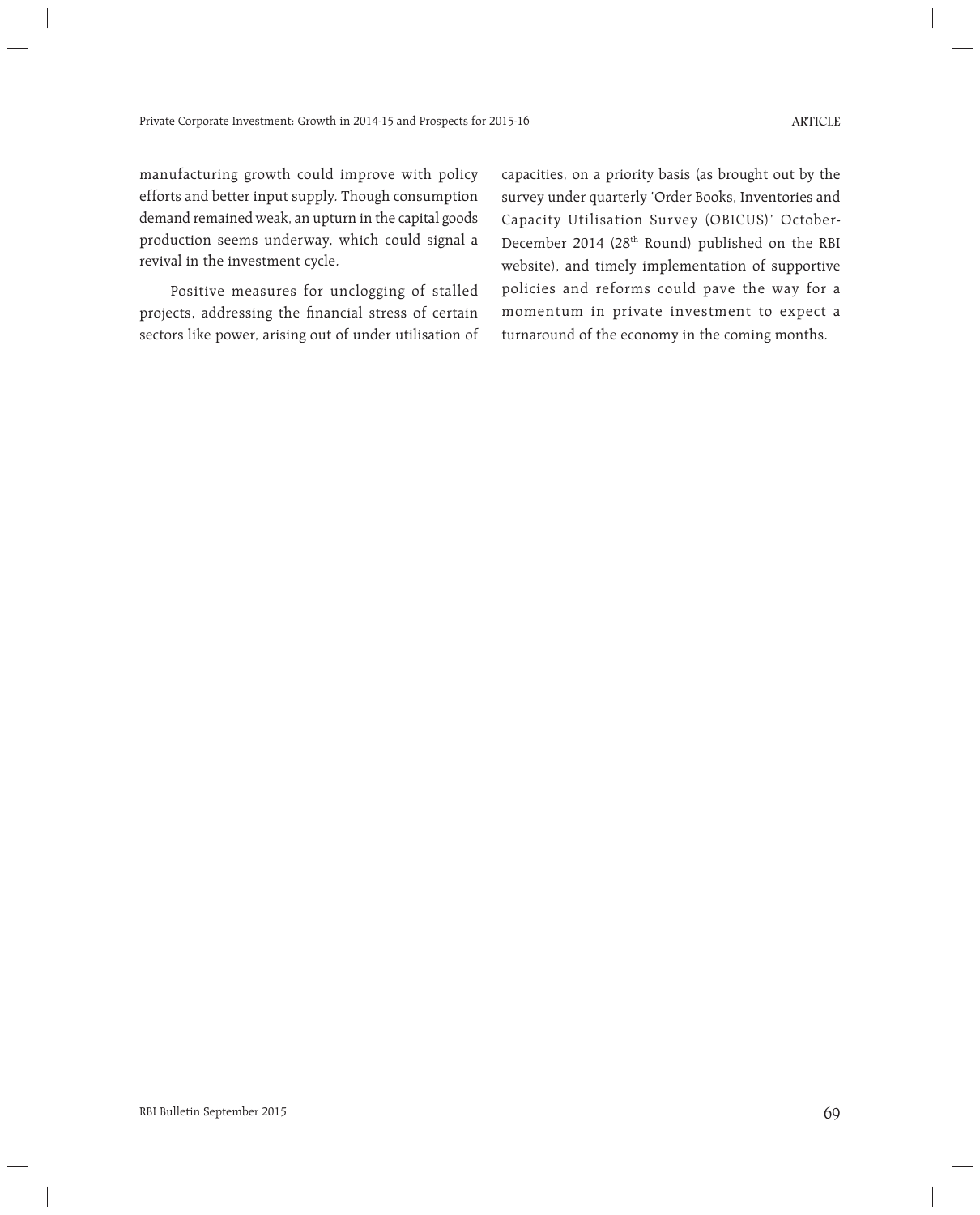| Annex 1: Industry-wise Distribution of Institutionally Assisted Projects: 2005-06 to 2014-15 |                       |                   |                       |                   |                       |                   |                       |                   |                       |                   |                       |                   |                       |                   |                       |                   |                       |                   |                       |                   |
|----------------------------------------------------------------------------------------------|-----------------------|-------------------|-----------------------|-------------------|-----------------------|-------------------|-----------------------|-------------------|-----------------------|-------------------|-----------------------|-------------------|-----------------------|-------------------|-----------------------|-------------------|-----------------------|-------------------|-----------------------|-------------------|
|                                                                                              |                       | 2005-06           | 2006-07               |                   |                       | 2007-08           | 2008-09               |                   |                       | 2009-10           | 2010-11               |                   |                       | 2011-12           |                       | 2012-13           | 2013-14               |                   | 2014-15               |                   |
| Industry                                                                                     | Number of<br>Projects | Per cent<br>Share | Number of<br>Projects | Per cent<br>Share | Number of<br>Projects | Share<br>Per cent | Number of<br>Projects | Per cent<br>Share | Number of<br>Projects | Per cent<br>Share | Number of<br>Projects | Per cent<br>Share | Number of<br>Projects | Share<br>Per cent | Number of<br>Projects | Per cent<br>Share | Number of<br>Projects | Per cent<br>Share | Number of<br>Projects | Per cent<br>Share |
| Infrastructure                                                                               | 109                   | 33.9              | 123                   | 36.5              | 124                   | 39.4              | 97                    | 45.1              | 100                   | 48.9              | 120                   | 53.7              | 107                   | 47.4              | 88                    | 49.2              | 87                    | 39.8              | 75                    | 48.8              |
| Power<br>i)                                                                                  | 66                    | 26.9              | 62                    | 18.3              | 60                    | 29.4              | 54                    | 27.9              | 75                    | 30.7              | 104                   | 46.2              | 82                    | 42.4              | 71                    | 39.4              | 70                    | 35.1              | 66                    | 42.1              |
| Telecom<br>$\rm ii)$                                                                         | 5                     | 2.0               | 9                     | 6.5               | 7                     | 1.6               | 6                     | 10.9              | 6                     | 16.4              | $\overline{2}$        | 5.7               | $\mathbf{1}$          | 0.0               | 2                     | 5.6               | $\mathbf{1}$          |                   | $\mathbf{1}$          | 4.9               |
| iii) Ports &<br>Airports                                                                     | 3                     | 1.8               | 7                     | 3.9               | 6                     | 0.9               | 4                     | 2.8               | $\overline{c}$        | 0.3               | $\mathbf{1}$          | 0.7               | $\mathbf{1}$          | 1.3               | 1                     | 1.9               | $\mathbf{1}$          | 0.8               |                       |                   |
| iv) Storage<br>& Water<br>Management                                                         | 13                    | 1.0               | 5                     | 4.6               | 4                     | 2.1               | $\overline{2}$        | 0.0               | $\overline{2}$        | 0.9               | $\mathbf{1}$          | 0.0               | 12                    | 0.5               |                       |                   | 5                     | 1.1               | $\overline{2}$        | 0.5               |
| SEZ,<br>V)<br>Industrial,<br>Biotech and IT<br>Park                                          | 13                    | 1.4               | 37                    | 3.1               | 47                    | 5.4               | 28                    | 3.2               | 15                    | 0.6               | 12                    | 1.1               | 11                    | 3.2               | 8                     | 0.9               | 8                     | 1.5               | 3                     | 0.9               |
| vi) Roads & Bridges                                                                          | $\mathsf{Q}$          | 0.8               | 3                     | 0.1               |                       |                   | 3                     | 0.1               |                       |                   |                       |                   |                       |                   |                       |                   | $\overline{2}$        | 1.2               | 3                     | 0.3               |
| Food Products                                                                                | 31                    | 0.9               | 38                    | 0.9               | 41                    | 0.7               | 50                    | 1.0               | 41                    | 0.5               | 39                    | 0.7               | 41                    | 1.5               | 36                    | 0.9               | 43                    | 1.8               | 35                    | 3.1               |
| Sugar                                                                                        | 20                    | 2.2               | 33                    | 3.2               | 16                    | 1.3               | 21                    | 1.2               | 21                    | 0.8               | 21                    | 0.8               | 12                    | 1.1               | 5                     | 0.5               | 8                     | 0.8               | 6                     | 1.3               |
| Textiles                                                                                     | 158                   | 10.8              | 255                   | 9.2               | 116                   | 4.5               | 45                    | 1.2               | 77                    | 2.2               | 77                    | 2.9               | 94                    | 7.0               | 31                    | 1.9               | 58                    | 10.3              | 50                    | 4.1               |
| Petroleum<br>Products                                                                        | $\overline{2}$        | 0.8               | 10                    | 14.3              | 5                     | 7.5               | 4                     | 0.1               | $\overline{2}$        | 1.3               | 3                     | 2.6               | 3                     | 1.2               |                       |                   | $\mathbf{1}$          | 0.5               | $\mathbf{1}$          | 3.4               |
| Chemicals &<br>Pesticides                                                                    | 26                    | 2.3               | 35                    | 1.5               | 25                    | 1.0               | 27                    | 1.7               | 28                    | 0.8               | 27                    | 1.3               | 17                    | 3.5               | 19                    | 1.1               | 15                    | 1.0               | 7                     | 2.6               |
| Glass & Pottery                                                                              | 10                    | 0.8               | $\mathsf{Q}$          | 0.3               | $\mathsf{Q}$          | 0.4               | 6                     | 0.3               | $\mathsf{Q}$          | 0.2               | 6                     | 0.4               | 10                    | 1.3               | 3                     |                   | 11                    | 0.3               | 19                    | 0.7               |
| Cement                                                                                       | 13                    | 1.5               | 26                    | 3.7               | 24                    | 5.9               | 28                    | 6.0               | 29                    | 2.8               | 14                    | 2.4               | $\mathsf Q$           | 2.0               | 11                    | 3.9               | 12                    | 7.1               | 7                     | 3.8               |
| Metal & Metal<br>Products                                                                    | 126                   | 16.6              | 130                   | 14.5              | 122                   | 15.6              | 97                    | 17.7              | 134                   | 18.1              | 113                   | 21.1              | 73                    | 16.3              | 51                    | 28.9              | 44                    | 17.0              | 17                    | 17.4              |
| Electrical<br>Equipment                                                                      | 17                    | 0.6               | 22                    | 0.4               | 26                    | 0.9               | 17                    | 1.3               | 16                    | 0.2               | 24                    | 2.0               | 12                    | 0.3               | 10                    | 1.9               | 9                     | 2.0               | 7                     | 0.2               |
| Transport<br>Equipment & Parts                                                               | 13                    | 0.8               | 29                    | 1.9               | 38                    | 3.5               | 30                    | 3.0               | 25                    | 1.3               | 28                    | 0.8               | 26                    | 2.6               | 17                    | 0.9               | 16                    | 1.2               | 7                     | 5.2               |
| Construction                                                                                 | 33                    | 3.6               | 33                    | 3.2               | 38                    | 3.9               | 30                    | 10.8              | 20                    | 11.5              | 18                    | 3.3               | 22                    | 1.7               | 20                    | 2.8               | 27                    | 2.1               | 29                    | 4.0               |
| Hotel &<br>Restaurants                                                                       | 37                    | 3.4               | 74                    | 4.0               | 51                    | 3.9               | 57                    | 2.8               | 56                    | 2.6               | 63                    | 3.5               | 51                    | 4.6               | 31                    | 3.1               | 29                    | 2.7               | 15                    | 1.1               |
| <b>Transport Services</b>                                                                    | 21                    | 12.9              | 17                    | 0.6               | 17                    | 1.4               | 14                    | 1.0               | 22                    | 1.4               | 14                    | 0.6               | 19                    | 2.7               | 16                    | 1.7               | 15                    | 0.5               | 5                     | 0.6               |
| Hospitals                                                                                    | 14                    | 0.8               | 21                    | 0.5               | 27                    | 1.3               | 16                    | 0.5               | 23                    | 0.9               | 22                    | 0.6               | $\mathsf{Q}$          | 0.3               | 17                    | 1.4               | 10                    | 0.7               | 2                     | 0.1               |
| Entertainment                                                                                | 9                     | 1.4               | 20                    | 0.3               | 10                    | 0.5               | 19                    | 1.2               | 12                    | 1.1               | 5                     | 0.8               | 9                     | 1.3               | 7                     | 0.2               | $\mathsf{Q}$          | 2.5               | $\overline{2}$        | 0.3               |
| Others*                                                                                      | 173                   | 6.7               | 170                   | 5.1               | 179                   | 8.3               | 150                   | 5.3               | 114                   | 5.5               | 103                   | 2.5               | 122                   | 5.0               | 58                    | 3.0               | 78                    | 9.7               | 44                    | 3.3               |
| Total                                                                                        |                       | 812 100.0         | $1,045$ 100.0         |                   |                       | 868 100.0         |                       | 708 100.0         |                       | 729 100.0         |                       | 697 100.0         |                       | 636 100.0         |                       | 414 100.0         |                       | 472 100.0         |                       | 328 100.0         |
| Total Cost of<br>Projects<br>$(\bar{z}$ in Billion)                                          | 1,313<br>2,754        |                   |                       | 2,297<br>3,111    |                       |                   | 4,095<br>3,752        |                   | 1,916                 |                   | 1,895                 |                   | 1,273                 |                   | 876                   |                   |                       |                   |                       |                   |

\*: Comprise industries like Pharmaceuticals & Drugs, Agricultural, Mining, Paper, Printing, Rubber, IT Software, Communication, and Trading etc. -: Nil/Negligible.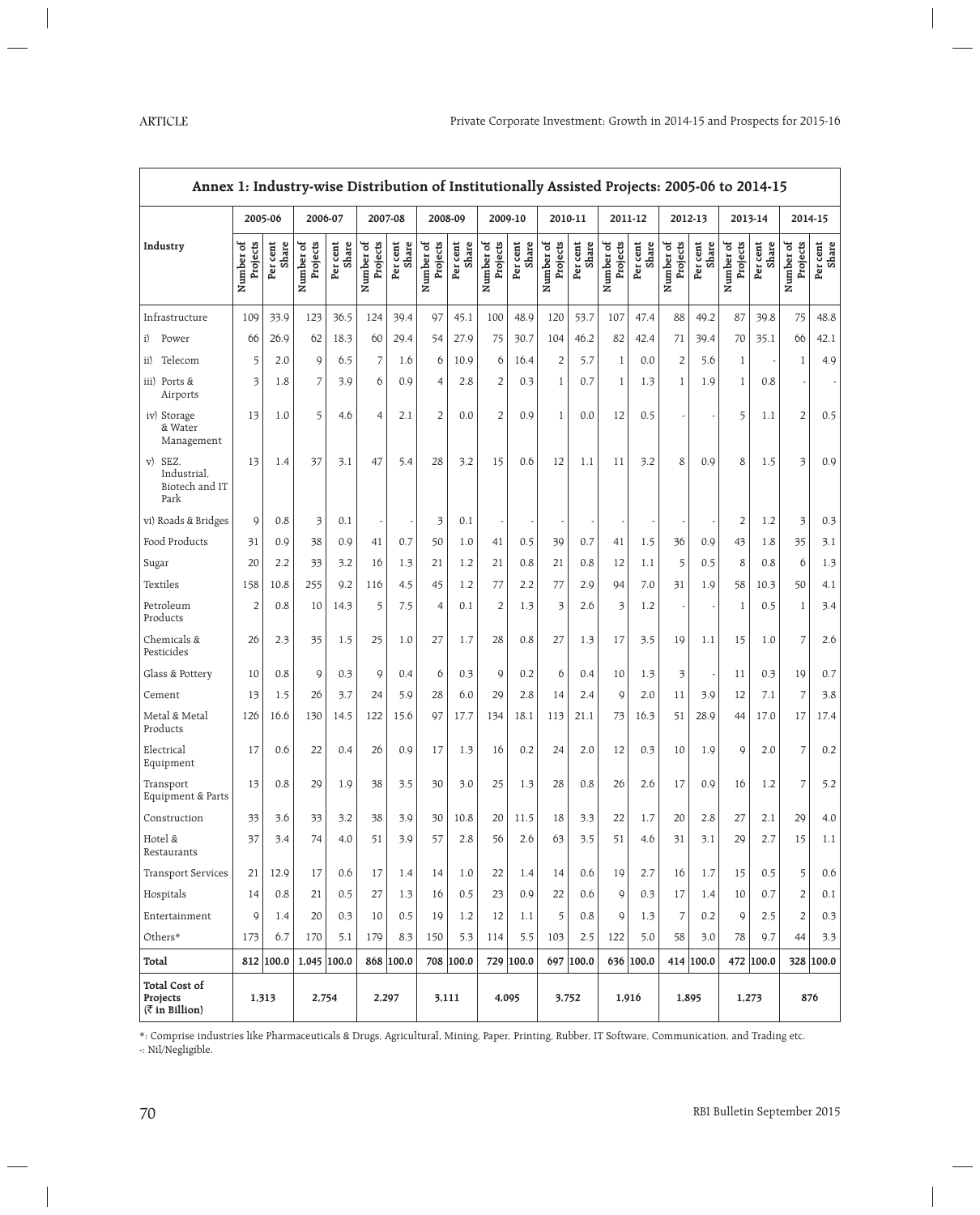|         | Annex 2: Size-wise Distribution of Projects and their Envisaged Cost in 2005-06 to 2014-15 |                         |                             |                              |                               |                        |                    |
|---------|--------------------------------------------------------------------------------------------|-------------------------|-----------------------------|------------------------------|-------------------------------|------------------------|--------------------|
| Period  |                                                                                            | Less than<br>₹1 billion | ₹1 billion to<br>₹5 billion | ₹5 billion<br>to ₹10 billion | ₹10 billion to<br>₹50 billion | ₹50 billion<br>& above | TOTAL*             |
| 2005-06 | No of Projects                                                                             | 596                     | 167                         | 23                           | 24                            | 2                      | 812                |
|         | Per cent Share                                                                             | 13.0                    | 29.9                        | 11.7                         | 32.2                          | 13.2                   | 100.0 (1,313)      |
| 2006-07 | No of Projects                                                                             | 714                     | 245                         | 37                           | 41                            | 8                      | 1,045              |
|         | Per cent Share                                                                             | 9.5                     | 19.4                        | 9.1                          | 31.4                          | 30.6                   | 100.0 (2,754)      |
| 2007-08 | No of Projects                                                                             | 558                     | 228                         | 35                           | 43                            | 4                      | 868                |
|         | Per cent Share                                                                             | 9.3                     | 22.5                        | 10.7                         | 38.3                          | 19.3                   | 100.0 (2,297)      |
| 2008-09 | No of Projects                                                                             | 420                     | 194                         | 35                           | 48                            | 11                     | 708                |
|         | Per cent Share                                                                             | 5.1                     | 14.1                        | 7.5                          | 29.7                          | 43.7                   | 100.0(3,111)       |
| 2009-10 | No of Projects                                                                             | 439                     | 189                         | 40                           | 39                            | 22                     | 729                |
|         | Per cent Share                                                                             | 3.8                     | 11.0                        | 6.8                          | 20.8                          | 57.5                   | 100.0 (4,095)      |
| 2010-11 | No of Projects                                                                             | 412                     | 172                         | 42                           | 51                            | 20                     | 697                |
|         | Per cent Share                                                                             | 4.4                     | 10.2                        | 8.6                          | 29.3                          | 47.5                   | 100.0 (3,752)      |
| 2011-12 | No of Projects                                                                             | 420                     | 145                         | 36                           | 26                            | $\mathsf Q$            | 636                |
|         | Per cent Share                                                                             | 8.3                     | 17.0                        | 13.7                         | 27.6                          | 33.4                   | 100.0 (1,916)      |
| 2012-13 | No of Projects                                                                             | 245                     | 119                         | 20                           | 23                            |                        | 414                |
|         | Per cent Share                                                                             | 4.8                     | 14.6                        | 7.3                          | 26.8                          | 46.4                   | 100.0 (1,895)      |
| 2013-14 | No of Projects                                                                             | 306                     | 115                         | 25                           | 21                            | 5                      | 472                |
|         | Per cent Share                                                                             | 8.3                     | 20.0                        | 13.9                         | 29.1                          | 28.7                   | 100.0 (1,273)      |
| 2014-15 | No of Projects<br>Per cent Share                                                           | 223<br>9.0              | 67<br>16.9                  | 18<br>14.6                   | 19<br>47.6                    | 11.9                   | 328<br>100.0 (876) |

\*: Figures in brackets are total cost of projects in  $\overline{\mathfrak{C}}$  billion.

| Annex 3: State-wise Distribution of Institutionally Assisted Projects: 2005-06 to 2014-15 |                       |                   |                         |                   |                         |                      |                         |                   |                          |                   |                         |                   |                         |                      |                          |                   |                         |                   |                          |                   |
|-------------------------------------------------------------------------------------------|-----------------------|-------------------|-------------------------|-------------------|-------------------------|----------------------|-------------------------|-------------------|--------------------------|-------------------|-------------------------|-------------------|-------------------------|----------------------|--------------------------|-------------------|-------------------------|-------------------|--------------------------|-------------------|
| State                                                                                     |                       | 2005-06           |                         | 2006-07           | 2007-08                 |                      | 2008-09                 |                   |                          | 2009-10           |                         | 2010-11           |                         | 2011-12              |                          | 2012-13           |                         | 2013-14           |                          | 2014-15           |
|                                                                                           | Number of<br>Projects | Per cent<br>Share | đ<br>Number<br>Projects | Per cent<br>Share | đ<br>Number<br>Projects | cent<br>Share<br>Per | đ<br>Number<br>Projects | Per cent<br>Share | ъŕ<br>Number<br>Projects | Per cent<br>Share | đ<br>Number<br>Projects | Per cent<br>Share | đ<br>Number<br>Projects | cent<br>Share<br>Per | ď<br>Number<br>Projects  | Per cent<br>Share | đ<br>Number<br>Projects | Per cent<br>Share | ъf<br>Number<br>Projects | Per cent<br>Share |
| Odisha                                                                                    | 20                    | 3.4               | 23                      | 5.4               | 21                      | 13.1                 | 15                      | 9.0               | 25                       | 13.9              | 25                      | 7.4               | 15                      | 6.3                  | 10                       | 26.8              | 10                      | 11.7              | 5                        | 15.8              |
| Maharashtra                                                                               | 121                   | 18.9              | 140                     | 8.7               | 141                     | 9.7                  | 110                     | 18.1              | 117                      | 10.0              | 71                      | 7.4               | 86                      | 19.1                 | 67                       | 10.7              | 76                      | 19.7              | 39                       | 15.0              |
| Rajasthan                                                                                 | 27                    | 1.9               | 38                      | 3.6               | 22                      | 1.2                  | 22                      | 0.6               | 23                       | 2.9               | 28                      | 0.8               | 49                      | 4.9                  | 41                       | 5.3               | 24                      | 1.4               | 29                       | 11.1              |
| Gujarat                                                                                   | 95                    | 18.7              | 84                      | 26.3              | 95                      | 26.4                 | 75                      | 18.4              | 69                       | 3.2               | 65                      | 9.6               | 75                      | 9.0                  | 58                       | 5.6               | 66                      | 14.5              | 71                       | 9.5               |
| Andhra Pradesh                                                                            | 76                    | 8.6               | 103                     | 8.7               | 87                      | 7.8                  | 74                      | 7.6               | 73                       | 7.1               | 65                      | 11.4              | 52                      | 5.1                  | 35                       | 5.7               | 37                      | 4.0               | 24                       | 8.1               |
| Chhattisgarh                                                                              | 19                    | 3.9               | 13                      | 0.9               | 10                      | 4.7                  | 16                      | 2.3               | 23                       | 6.0               | 31                      | 12.1              | 11                      | 2.4                  | $\mathsf{Q}$             | 4.1               | 16                      | 10.7              | 8                        | 7.3               |
| Karnataka                                                                                 | 51                    | 3.5               | 91                      | 7.2               | 62                      | 4.1                  | 44                      | 2.4               | 42                       | 1.4               | 40                      | 7.2               | 39                      | 12.0                 | 20                       | 1.6               | 39                      | 6.2               | 28                       | 5.5               |
| Uttar Pradesh                                                                             | 50                    | 7.9               | 60                      | 3.6               | 41                      | 4.2                  | 32                      | 3.1               | 27.0                     | 0.4               | 32                      | 4.6               | 42                      | 7.8                  | 26                       | 4.4               | 21                      | 1.1               | 20                       | 5.4               |
| Madhya Pradesh                                                                            | 12                    | 1.9               | 23                      | 1.8               | 18                      | 0.6                  | 20                      | 7.2               | 23                       | 4.2               | 21                      | 5.2               | 16                      | 5.6                  | 13                       | 3.9               | 30                      | 6.1               | 14                       | 3.9               |
| Tamil Nadu                                                                                | 124                   | 9.3               | 156                     | 6.9               | 94                      | 5.1                  | 63                      | 2.3               | 66                       | 5.5               | 93                      | 6.1               | 58                      | 5.7                  | 22                       | 1.8               | 33                      | 5.4               | 27                       | 2.9               |
| Haryana                                                                                   | 29                    | 1.4               | 42                      | 1.4               | 28                      | 1.2                  | 24                      | 1.1               | 29                       | 2.6               | 35                      | 0.8               | 45                      | 1.4                  | 18                       | 1.2               | 15                      | 1.1               | 11                       | 1.8               |
| West Bengal                                                                               | 27                    | 1.9               | 37                      | 1.2               | 41                      | 2.6                  | 43                      | 3.0               | 33                       | 2.6               | 29                      | 3.3               | 19                      | 4.9                  | 13                       | 1.0               | 12                      | 1.2               | $\mathsf{Q}$             | 1.3               |
| <b>Iharkhand</b>                                                                          | 8                     | 0.3               | 13                      | 2.6               | 15                      | 2.9                  | 9                       | 1.7               | 11                       | 2.7               | $\mathsf{Q}$            | 3.5               | 12                      | 1.3                  | 8                        | 1.2               | $\overline{4}$          | 0.3               | $\overline{2}$           | 0.7               |
| Punjab                                                                                    | 27                    | 1.6               | 48                      | 2.1               | 29                      | 0.7                  | 23                      | 0.7               | 23                       | 0.4               | 38                      | 1.1               | 37                      | 1.7                  | 12                       | 10.9              | 28                      | 1.5               | 6                        | 0.3               |
| Uttrakhand                                                                                | 24                    | 2.3               | 31                      | 2.0               | 27                      | 0.7                  | 19                      | 0.8               | 23                       | 0.7               | 10                      | 0.1               | $\overline{7}$          | 1.4                  | 5                        | 0.6               | 5                       | 0.1               | 5                        | 0.2               |
| Kerala                                                                                    | 8                     | 0.8               | 10                      | 0.2               | 13                      | 0.1                  | 5                       | 0.1               | 11                       | 0.5               | $\overline{4}$          |                   | 3                       | 0.1                  | $\overline{\mathcal{E}}$ | 0.3               | 3                       |                   | $\overline{4}$           | 0.2               |
| Multiple#                                                                                 | 29                    | 4.4               | 46                      | 9.2               | 61                      | 10.3                 | 55                      | 19.0              | 45                       | 29.0              | 48                      | 16.2              | 34                      | 4.5                  | 15                       | 7.7               | 23                      | 9.0               | 10                       | 9.5               |
| Others <sup>@</sup>                                                                       | 65                    | 9.3               | 87                      | 8.2               | 63                      | 4.6                  | 59                      | 2.6               | 66                       | 6.9               | 53                      | 3.2               | 36                      | 6.8                  | 39                       | 7.2               | 30                      | 6.0               | 16                       | 1.4               |
| Total*                                                                                    | 812                   | 100.0             | 1,045                   | 100.0             | 868                     | 100.0                | 708                     | 100.0             | 729                      | 100.0             | 697                     | 100.0             | 636                     | 100.0                | 414                      | 100.0             | 472                     | 100.0             | 328                      | 100.0             |
| Total Cost of<br>Projects<br>$(\bar{z}$ in Billion)                                       |                       | 1.313             |                         | 2.754             | 2.297                   |                      | 3.111                   |                   |                          | 4.095             |                         | 3,752             |                         | 1.916                |                          | 1.895             | 1.273                   |                   |                          | 876               |

 $\#$  : Comprise projects over several States  $\qquad \quad \textcircled{a}$ : Comprise States/ Union Territories  $\qquad \qquad \quad \cdot \text{Nil/ Negligible}$ 

**Note**: Per cent share is the share in total project cost.